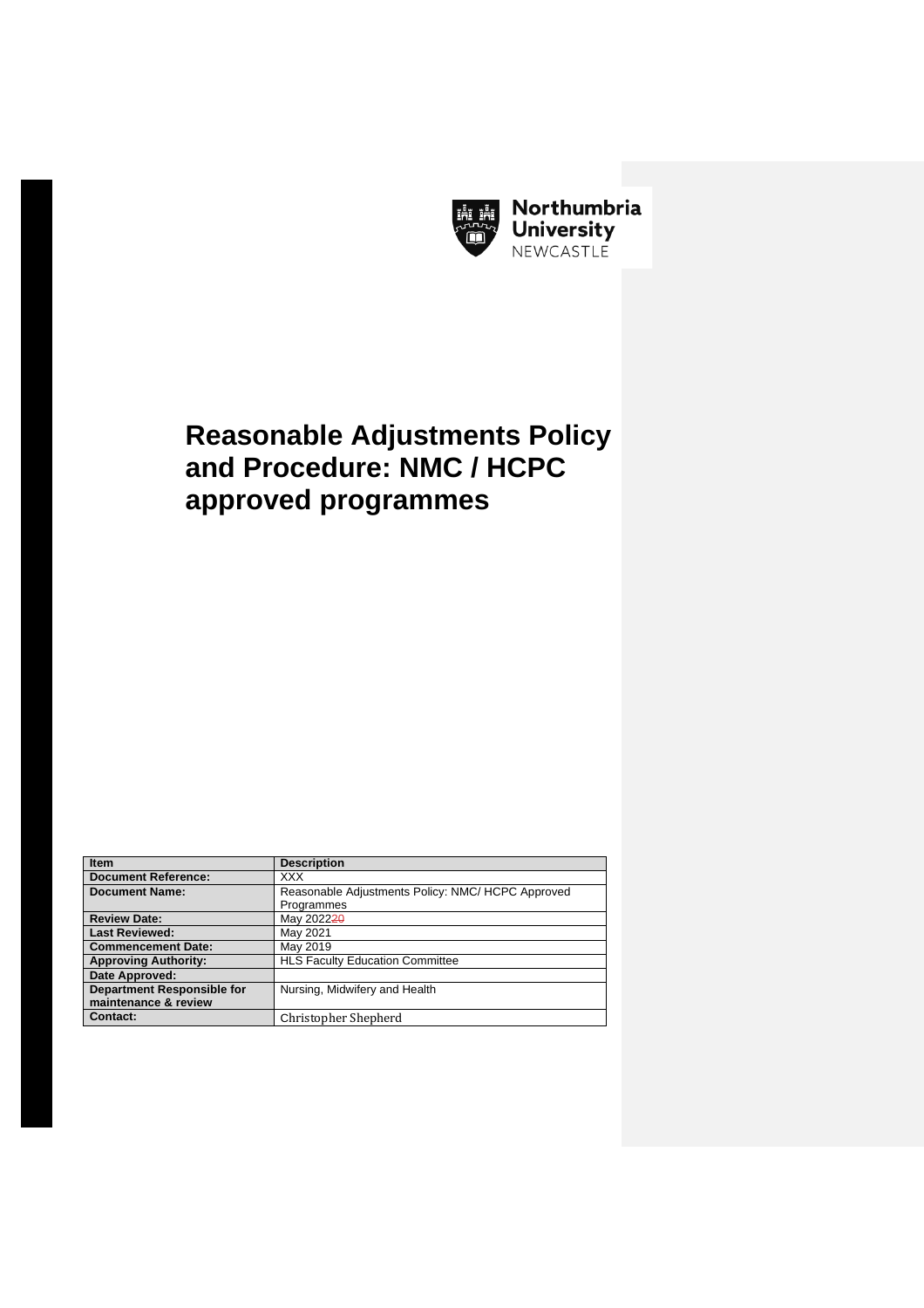

*This policy should be considered in addition to Northumbria University's: - Equality and Diversity Policy (2017) - Academic Support for Disabled Students Policy (2014) which is held by the Student Support and Wellbeing Service. It is written for students and staff where the programme of study is approved by the Nursing and* 

*Midwifery Council (NMC) or the Health and Care Professions Council (HCPC). These programmes require students to:*

*i) Demonstrate proficiency in practice*

*ii) Meet the professional requirements for good health and good character.*

*iii) Ultimately, be able to deliver safe and effective practice without supervision.*

## **1.0 General Statement**

**1.1** Northumbria University is committed to providing an environment in which diversity is valued and encouraged, where there is equal access to opportunities and services and in which all prospective and existing staff and students are treated fairly, with equity, dignity and mutual respect.

**1.2** We acknowledge the unique contribution that all individuals can make and it is the responsibility of the University to ensure that no one individual or group is treated less favourably in terms of the protected characteristics of age, disability, gender reassignment, marriage and civil partnership, pregnancy and maternity, race, religion or belief, sex, sexual orientation, or any other inappropriate or irrelevant criteria or distinction.

## **2.0 Public Policy**

The Equality Act 2010 ('the Act') is legislation that applies in England, Wales and Scotland. It protects people from discrimination, harassment or victimisation. It does this by specifying a number of 'protected characteristics'. It is against the law to discriminate against anyone because of:

- Age;
- being or becoming a transsexual person;<br>– being married or being in a civil partnersh
- being married or being in a civil partnership;
- being pregnant or having a child;
- Disability;
- Race, including colour, nationality, ethnic or national origin;
- Religion, belief, or lack of religion or belief;
- Sex; or sexual orientation.

**2.1** Disability is defined in the Act as a physical or mental impairment that has a substantial or long-term negative effect on a person's ability to do normal daily activities. In the Act, substantial is defined as more than minor or trivial and long term is defined as 12 months or more.

This means that people with a range of health conditions are included in this definition. The Act does not provide a list of health conditions that are considered to be disabilities. It is important to note that people who may not usually describe themselves as disabled may be protected by the Act if the effects of their health condition on normal day-to-day activities are negative, long term and substantial. It is also possible that other people may consider themselves to be disabled, but might not fall within the definition of the Act.

Reasonable Adjustments Policy and Procedure: NMC and HCPC approved programmes 1

**Formatted:** Font: Arial, 10 pt **Formatted:** Font: 10 pt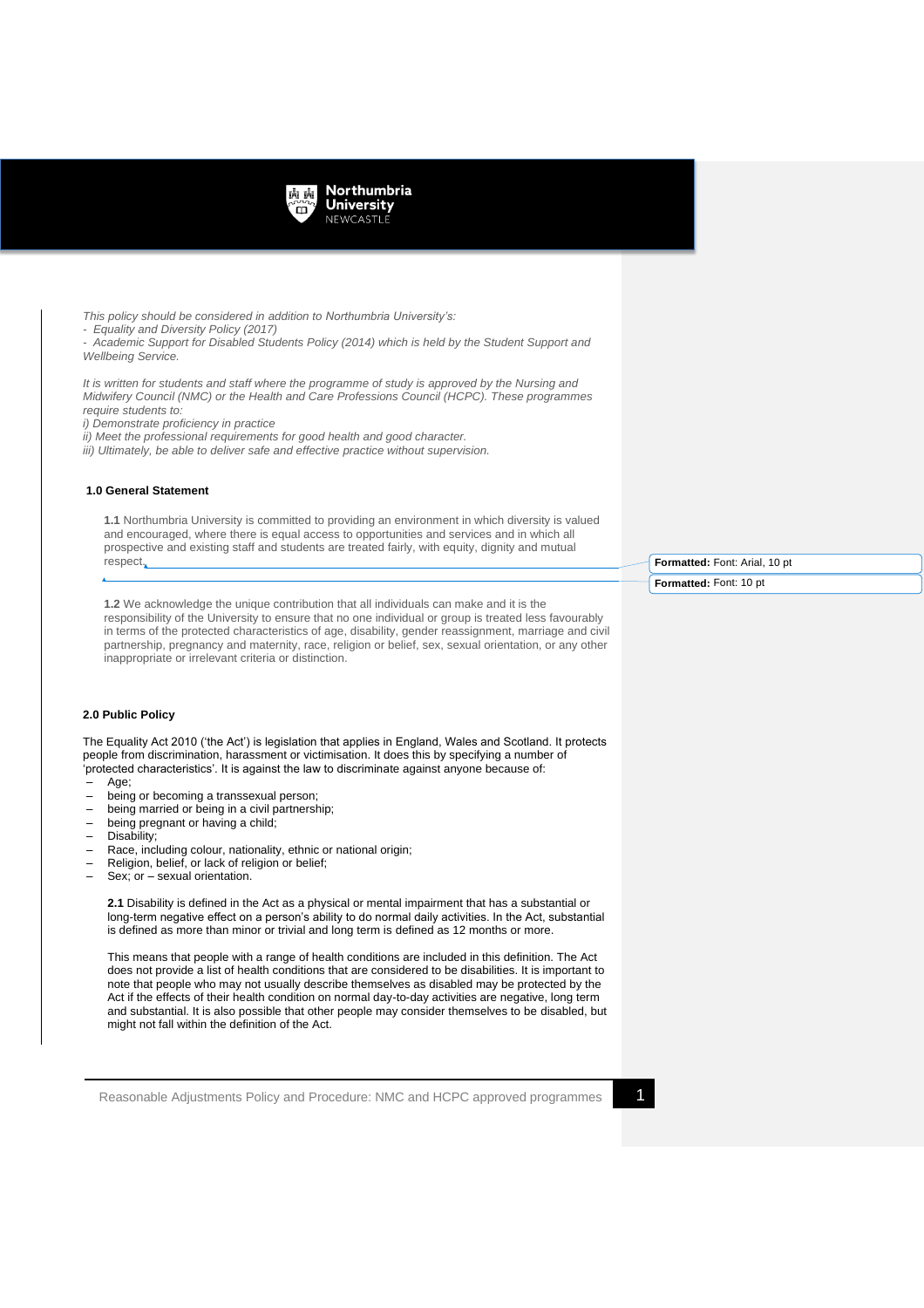

The Act places emphasis on the effect of a health condition – whether a person's health condition has a negative, long-term and substantial effect on their ability to do normal day-to-day activities. Therefore, it is important that organisations do not make judgements based on assumptions or stereotypes. There are several parts to the Act, which place different responsibilities on different kinds of organisations in relation to the protected characteristics.

> **2.1.1 Education providers** have responsibilities to their students and applicants to make sure that they are treated fairly. This includes making reasonable adjustments for disabled people. Like all public bodies, the 'public sector duty' applies to them. This means they are also required to take steps to actively promote equal opportunities and develop good relations with people who have a protected characteristic and people who do not.

**2.1.2 Organisations who provide placements** in practices also have a responsibility to make sure that they do not discriminate and to put in place reasonable adjustments for disabled students on placements

**2.1.3 Regulatory Bodies**, for example NMC or HCPC. Public Sector Duty also applies to these organisation and, as such, they are required to ensure that their policies are fair and do not discriminate against disabled people.

# **3.0 Reasonable Adjustments**

What adjustments are reasonable for an institution/organisation to take will depend on individual circumstances, for example, the type of work placement being provided, the nature and length of the placement and the importance of the placement to the course or to the particular student's learning. The implications of a student's disability are also relevant in the context of a placement provider's own Reasonable Adjustment policies and procedures and where appropriate the need to initiate organisational health and safety risk assessments.

Some of the other factors to be taken into account in determining what is reasonable are:

- The financial resources available to the placement provider
- The cost or practicality of making a particular adjustment
- Grants or loans available to assist disabled students with reasonable adjustment such as the Disabled Students' Allowances
- The extent to which aids or services will otherwise be provided to disabled students
- The need to maintain academic and other standards as prescribed by Professional / Regulatory Bodies
- The relevant interests of other students / individuals

Some examples of adjustments that may be made include:

- Variation/flexibility in working hours (including to accommodate rehabilitation or regular treatment)
- Provision of a support worker, where appropriate
- Modification of or provision of specific equipment, e.g., a chair, a mouse, specialist software
- Change in work allocated
- Relocation to a different practice placement
- Adjustments to premises
- Modification of Instructions, processes or procedures

**4.0 General Data Protection Regulations (2018)**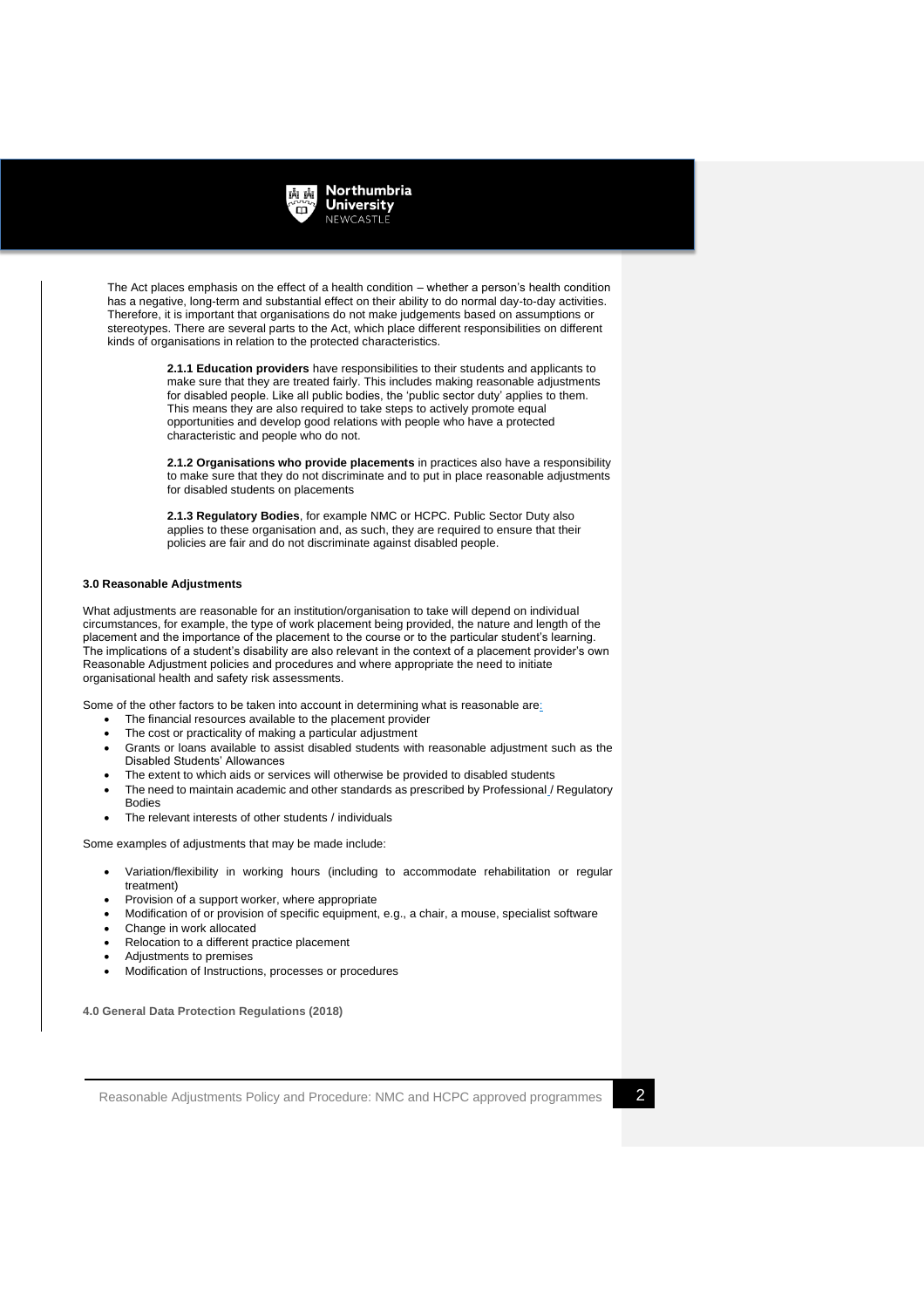

The GDPR applies to the processing of "personal data" which means any information relating to an identified or identifiable natural person ('Data Subject'). An identifiable person is one who can be identified, directly or indirectly from that data.

#### **It includes any expression of opinion about the individual and any indication of the intentions of any person in respect of the individual.**

Processing includes the collection, use, disclosure, destruction and merely holding data. Even disclosing personal data from one part of an organisation to another will amount to processing. The definition is technology neutral. It does not matter how the personal data is stored – on paper, on an IT system.

The University will provide data both fairly and lawfully, and only when relevant to the specific and lawful purposes for which they are required. In all cases, students will be informed of the nature of the date to be shared and the data provided will be no more than is sufficient for the purposes for which it is provided.

## **4.1 Sharing data with placement providers**

To this end, the University has identified a mandatory requirement to share a certain amount of student personal information with placement providers.

Both the University and the placement providers have an obligation to ensure that people involved in clinical practice, or those working with vulnerable people are suitable and do not pose a risk to those they will meet. The sharing of information is therefore based upon the lawful basis provided under the GDPR Articles 6 1(e), Article 9 2 (g) and on the basis of UK Data Protection Act 2018 schedule 1 Part 1 Paras 1 & 2 relating to 'Employment, social security and social protection' and 'health or social care purposes'. For this reason, processing does not require the consent of the individual.

Personal Data Shared includes:

- Student Name, student number and cohort.
- Student University email address.
- Student birthday and month (not the year).
- Student DBS reference number and clearance date.
- Student Occupational Health clearance date.
- Vaccination and immunisation status/ medical exemption (where required)
- Requirement for 'reasonable adjustments' in practice.
- Verification of good health and good character as required by the professional bodies.
- Verification of statutory and mandatory skills that have been undertaken before commencing in practice.
- For Nursing & Midwifery students, the NMC (2010, 2018) standards, require that a student shares the outcome of previous placements with their **Practice Supervisors**, Assessors, Educators/Clinical **Educators Educators** via an Educators/Clinical **Educators Educators** via an 'ongoing record of achievement'

#### **5.0 Procedure to be carried out for students requiring reasonable adjustments**

Northumbria University acknowledges the work and guidance given by:

- Advance HE (Previously the Equality Challenge Unit)
- The Scottish collaboration for the enhancement of pre-registration nursing<sup>1</sup>

Specifically the values and commitments set out in the student centred reasonable adjustments model (SCRAM).

**Formatted:** Font: 10 pt **Formatted:** Font: 10 pt

**Formatted:** Font: 10 pt

Reasonable Adjustments Policy and Procedure: NMC and HCPC approved programmes 3

<sup>1</sup> Dickens, G.L, Craven, R., Hallett, N., (2016) *Well adjusted? A systematic integrative review of empirical research about making 'reasonable adjustments' in clinical placements to support pre registration health students who have a disability.*  NHS Education Scotland/ University of Abertay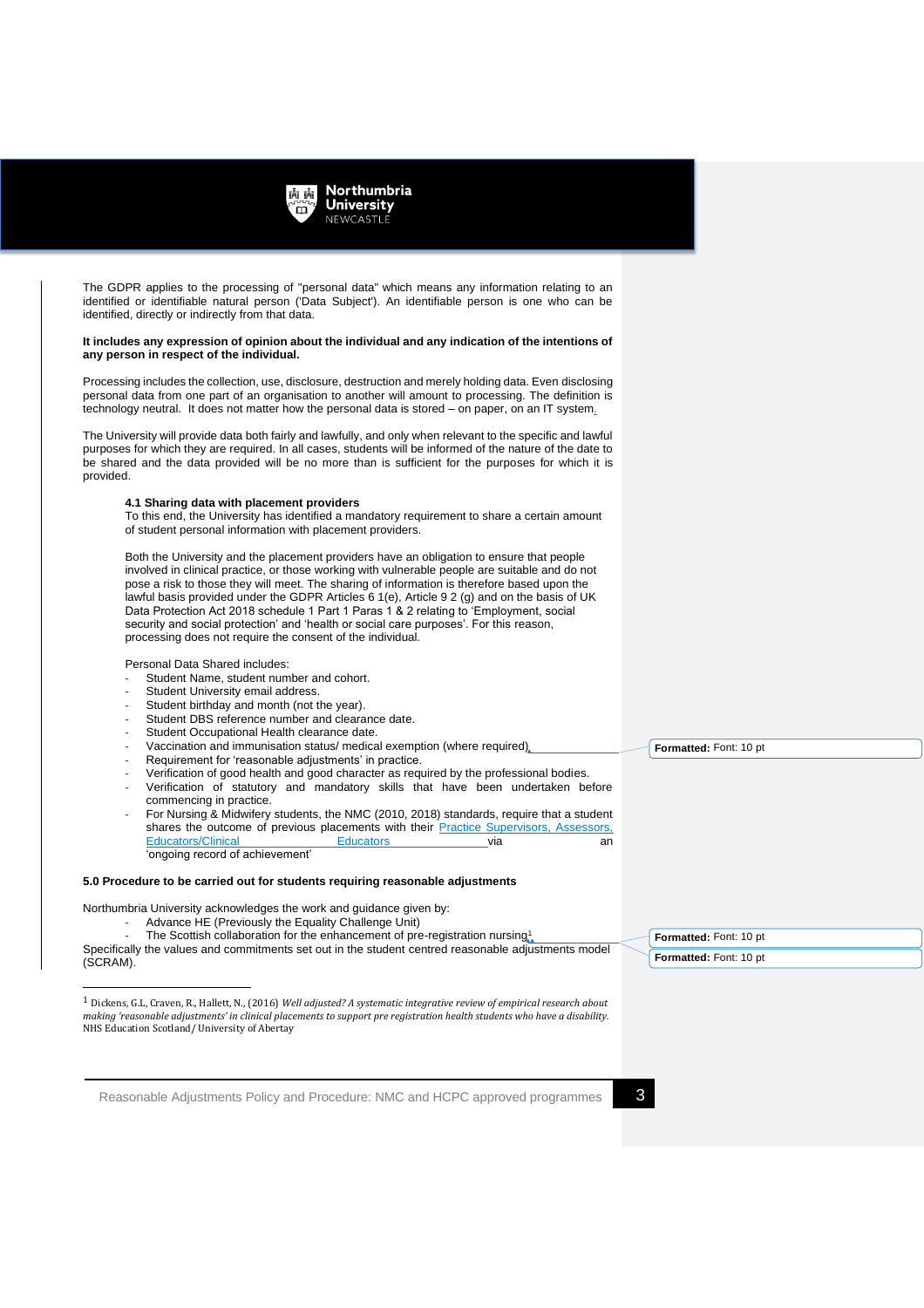

## **5.1 At admission**

All students applying for NMC / HCPC approved programmes are encouraged to disclose their disability on their application form or at interview.

**5.1.1** The admissions tutor will discuss with the applicant referral to Occupational Health/Disability Services to determine whether any reasonable adjustments may need to be made within the practice environment and whether it will affect the applicant's ability to either access or make use of learning opportunities when allocated to practice placements.

The Admission Tutor / member of the admissions team will advise the applicant that any offer of a place on the programme will be conditional upon:

- **(a)** Referral for Occupational Health/Disability Services assessment prior to commencement of the programme. Occupational Health assessment will be in line with Higher Education Occupational Physicians (HEOP) guidelines.
- **(b)** Occupational Health/Disability Services providing reports following such assessment before the commencement date of the first placement that will indicate whether:
	- *No reasonable adjustments are required or*
	- There is a requirement for 'reasonable adjustments' to be made with a clear indication of *what these should be or*
	- *No reasonable adjustments can be made*
- **(c)** The placement provider's capacity to meet reasonable adjustments identified in the Occupational Health/Disability Services Report(s)

The availability of appropriate practice placements in partner organisations, which the applicant will be able to access / make effective use of.

The flow chart (1) indicates the action to be taken: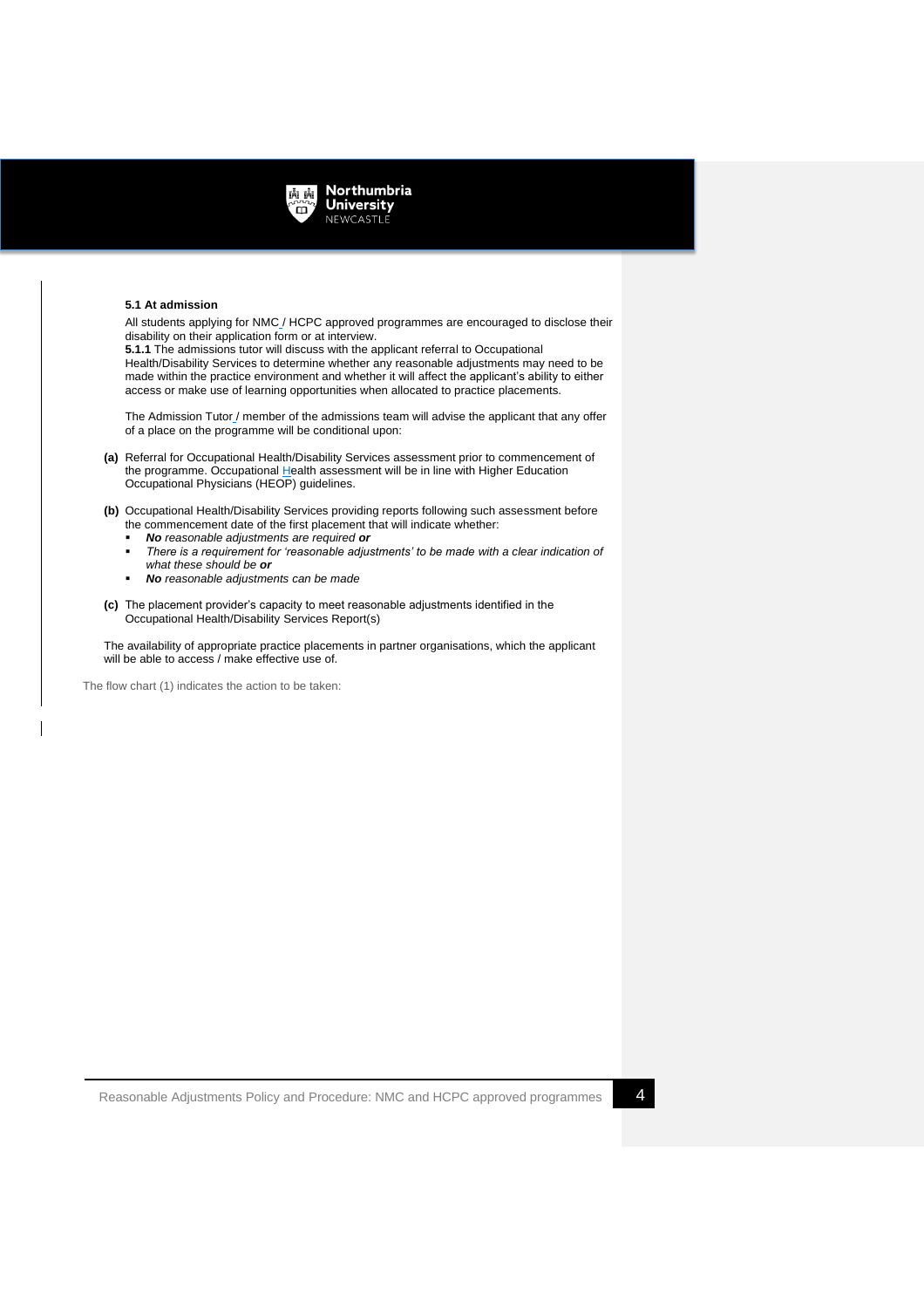

Chart 1: Action following disclosure of a disability at admission: Chart 1: Action following disclosure of a disability at admission:

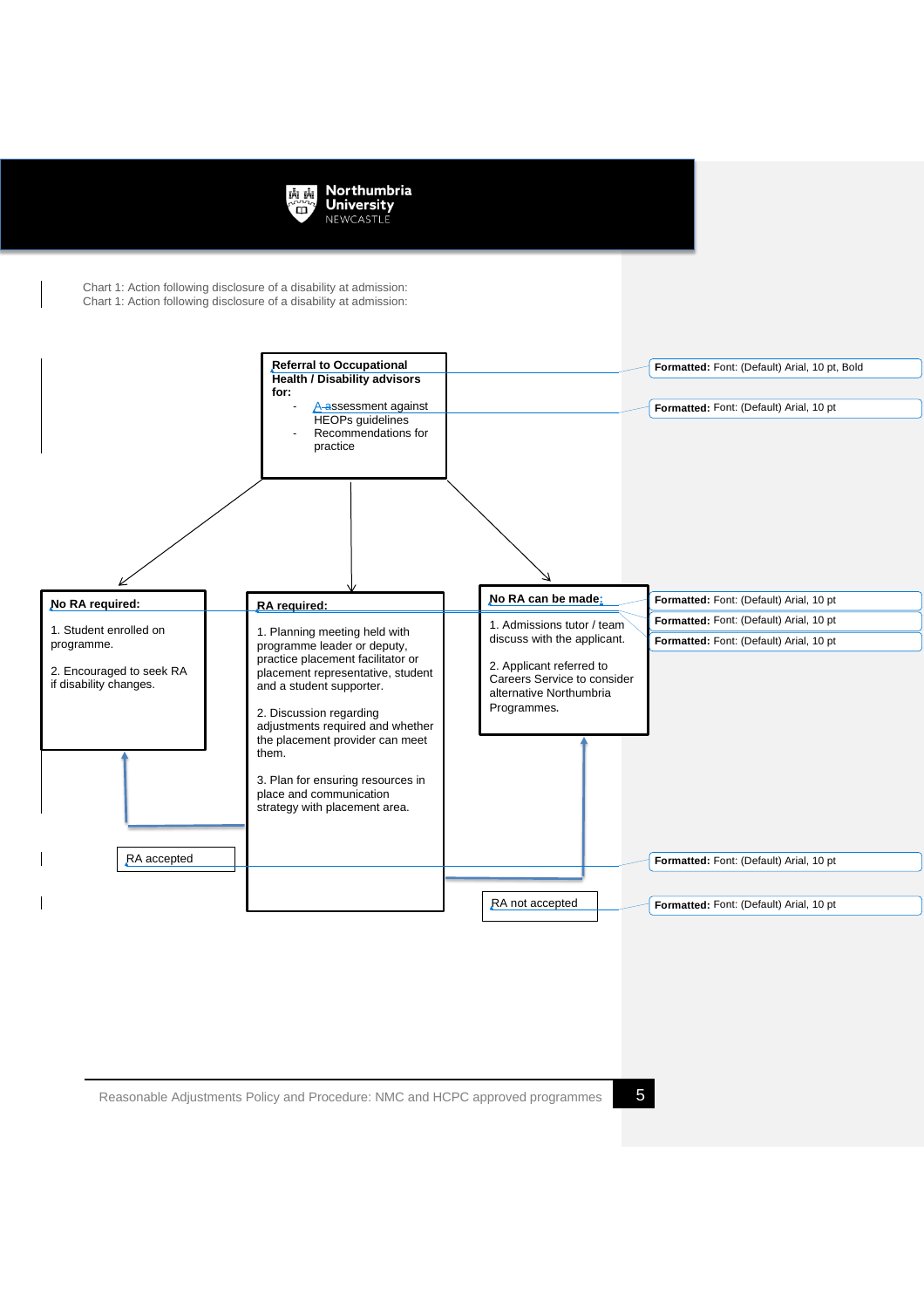

## **5.2 Disability disclosed during programme.**

If it becomes apparent or the student's Practice Supervisors, Assessors, Educators/Clinical Educators suspects that the student has a disability or the student discloses to their

mentor/educator that they have a disability, this (with the students consent) should be discussed with the Practice Placement Facilitator or relevant Programme Placement Co-ordinator. The Practice Placement Facilitator/ Programme Placement Co-ordinator must inform the student's Programme Leader at the earliest opportunity who will then advise the student that a referral to Occupational Health/Disability Services is required to ensure the student has the support required to meet programme requirements.

**5.2.1** The relevant Programme Leader, or designated deputy, will request an assessment by the University Occupational Health and/or Disability Services.

(a) If it is felt that the disability is such that it materially impacts on the student's ability to continue on their current placement then consideration may need to be given to discontinuing the placement / or providing an alternate placement until the Occupational Health Assessment is completed

(b) Occupational Health/Disability Services provide a report. The report will indicate whether:

- *No reasonable adjustments are required or*
- *There is a requirement for 'reasonable adjustments' to be made with a clear indication of what these should be or*
- *No reasonable adjustments can be made*

(c) Placement providers will determine whether any appropriate reasonable adjustments can be made

(d) The availability of appropriate practice placements, with partner organisations, which the applicant/student will be able to access/make effective use of

The Programme Leader, or designated deputy, will liaise with the student throughout this process

Chart (2) indicates the action to be taken.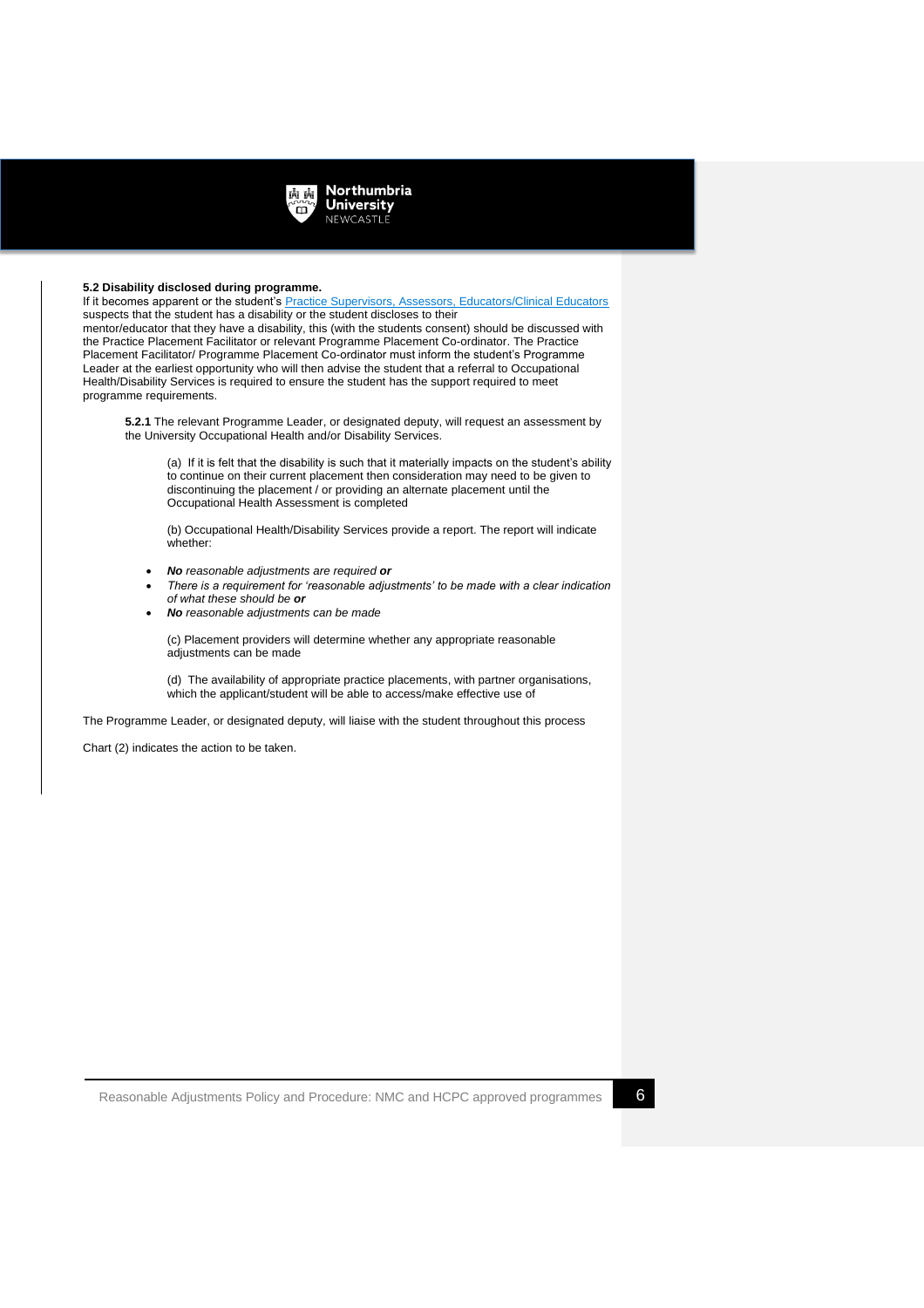

Chart 2: Action following disclosure of a disability during the programme: